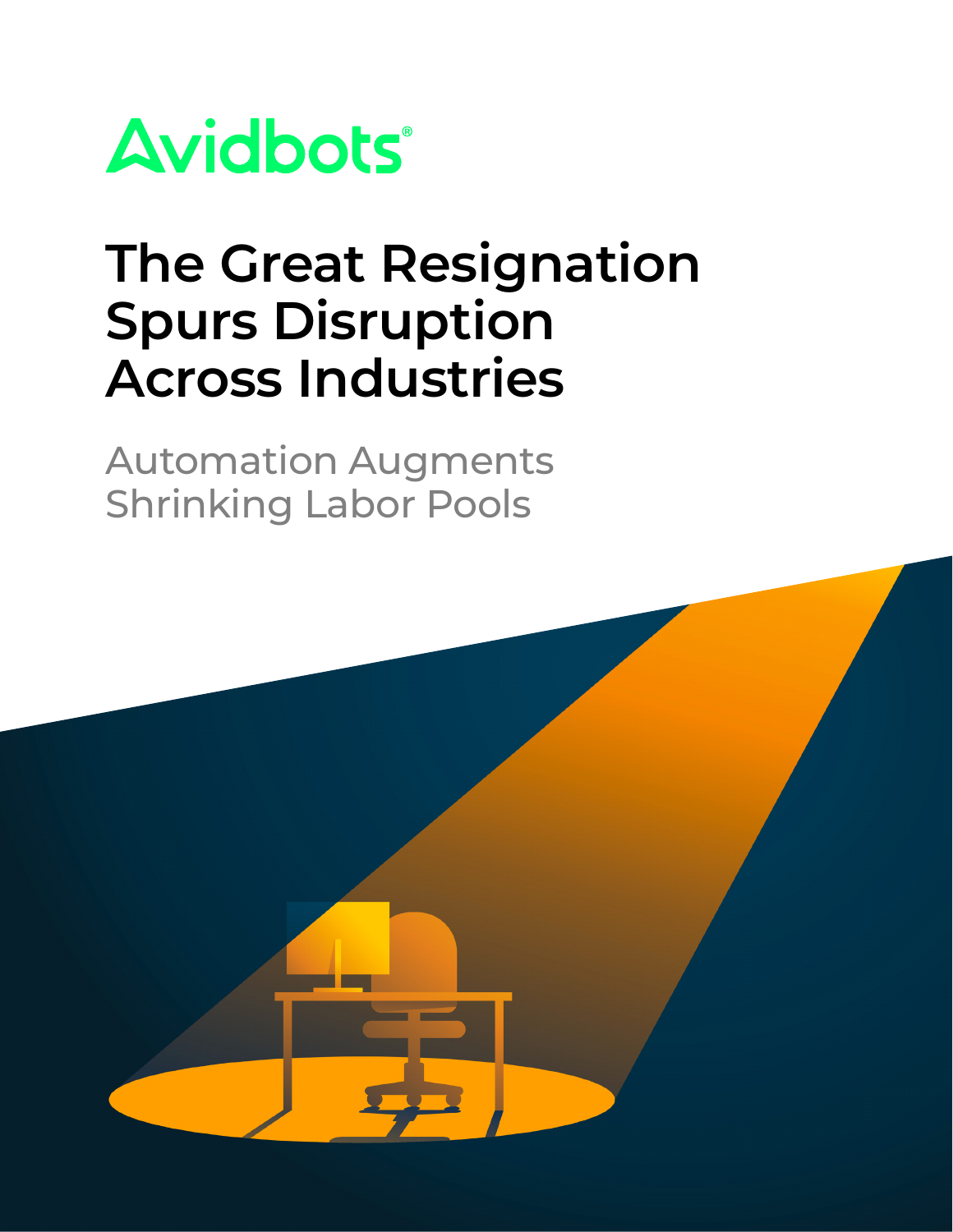## **The Great Resignation Spurs Disruption Across Industries**

Automation Augments Shrinking Labor Pools

Pundits are labeling it, The Great Resignation. Employees are quitting their jobs in droves, and employers of all sizes and across industries are facing a talent shortage rarely seen on such a scale. According to the U.S. Labor Department, a record 3.8 million people quit their jobs in April 2021, followed by another 3.6 million in May. The trend has continued through the latter half of 2021, representing a 20-year peak in job vacancies.<sup>1</sup>

A recent Gallup poll examined the issue and learned that workers in all job categories, from customer-facing service roles to highly professional positions, are actively or passively job hunting at roughly the same rate. The study finds that nearly half (48%) of America's working population is actively job searching or watching for opportunities.2 Much of that population comprises the most experienced within the organization.



Employers, in response to the dearth of talent in their organizations, are exploring new ways to do more with less. In many cases, automation and machine learning solutions are surfacing as the most cost-efficient and dependable means to offload repetitive, time-consuming tasks, freeing staff for more high-value efforts. Let's explore why there are so many job vacancies in the first place…

**Avidbots**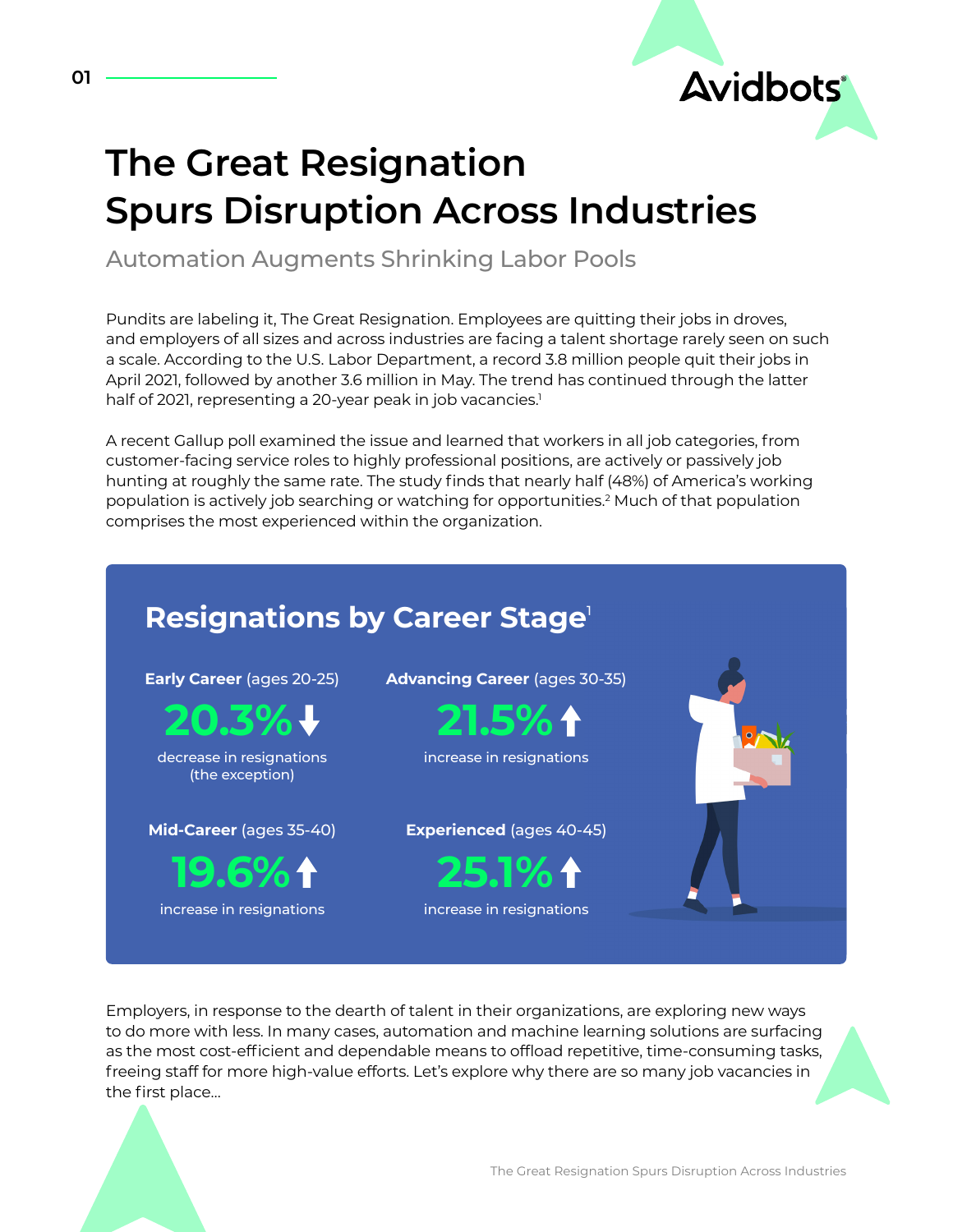

## It's not you. It's **me**.

This departure surge spans both industry and job function, hinting at deeper social motivations at work among employees of all collar colors. Human resources professionals, their schedules filled with exit interviews, have some insights. HR tells us that in the wake of the COVID-19 pandemic, many workers are reevaluating their personal career satisfaction levels, as well as the balance between their work and personal lives. Incentives like salary bumps and promotions are no longer preventing staff from jumping ship. Those working on-site are realizing how much time they spend commuting and are searching for fully remote or hybrid work options. Remote employees report digital overload and working environments that lack meaningful connection with colleagues. For employers, there is no easy answer.

Those still on the job are simply at the point of burnout. High productivity and a galloping economy are masking an exhausted workforce. Employees report significantly higher levels of "disengagement" – a marked lack of interest in outcomes or, put plainly, they just don't care about the job as much as they used to. In fact, studies demonstrate that only 20% of employees in the U.S. and 34% in Canada consider themselves "engaged" at work.<sup>4</sup> The problem is not just localized to the western hemisphere. In the United Kingdom, about 4.7% of the workforce has resigned since the lockdowns. Employees in Germany had the most resignations in Europe with 6% of workers leaving their jobs.<sup>5</sup> A study among Dutch workers found that 46% of those surveyed planned to quit in the next six months to a year (5% higher than the global average).<sup>6</sup> In Asia-Pacific countries, many workers are gravitating toward more flexible freelance opportunities – particularly in the Philippines, India, Japan, Australia and Hong Kong.7 Half of the workers in Singapore consider themselves unhappy on the job.7 Meanwhile, 83% of Australian employers report higher turnover while 40% of Australians workers are seeking different jobs.



Those still on the job are simply at the point of burnout. High productivity and a galloping economy are masking an exhausted workforce.



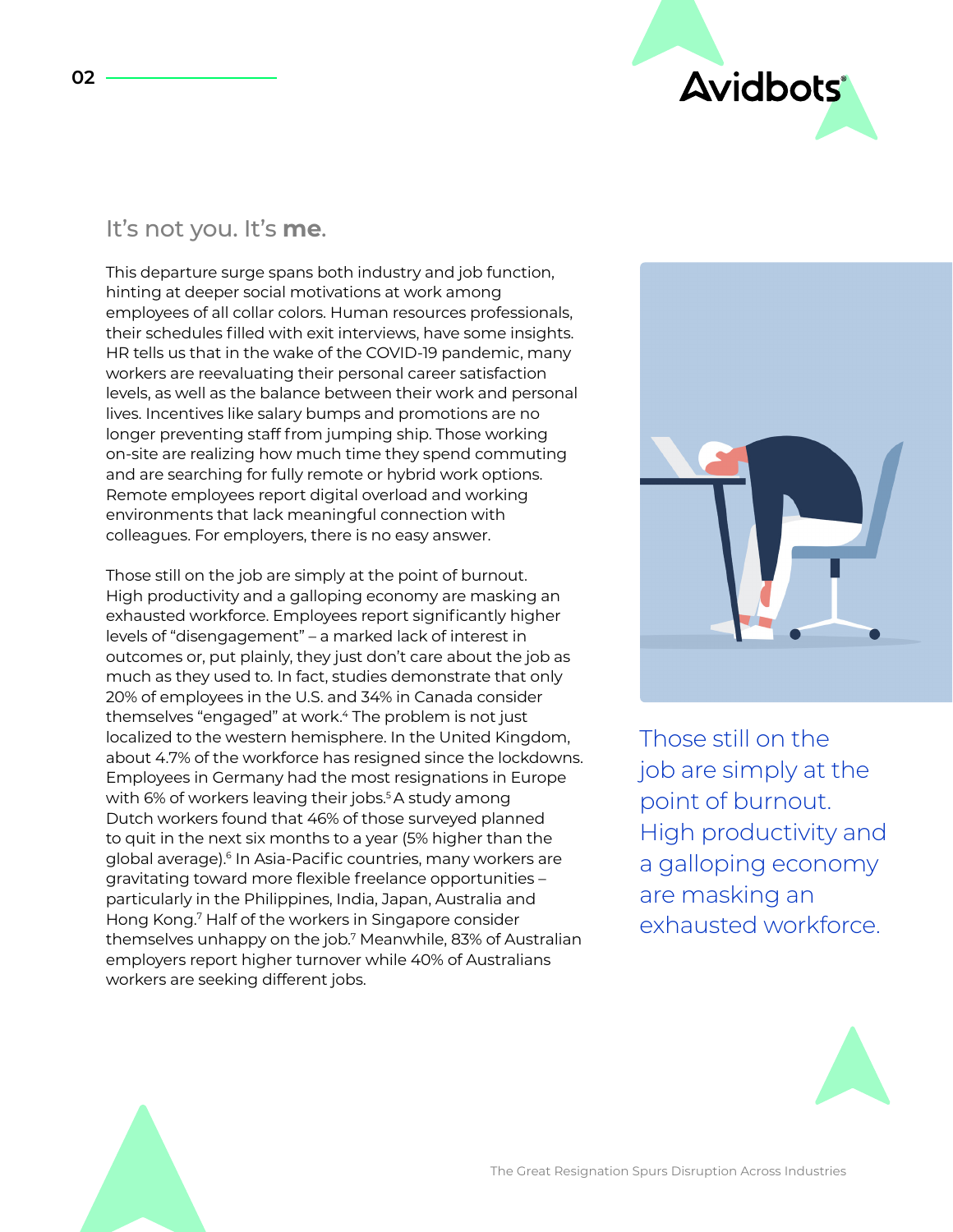

## What's it costing employers?

Disengagement (and all its unpleasant consequences) can be exceptionally expensive for organizations. The lost productivity of an unengaged employee is equal to 18% of that employee's annual salary. For a company of 5,000 employees with an average salary of \$50,000 each, disengagement costs about \$45 million a year. Replacing workers requires one-half to twice an employee's annual salary. So, it costs \$9,000 a year to keep each disengaged worker and between \$25,000 and \$100,000 to replace them.4



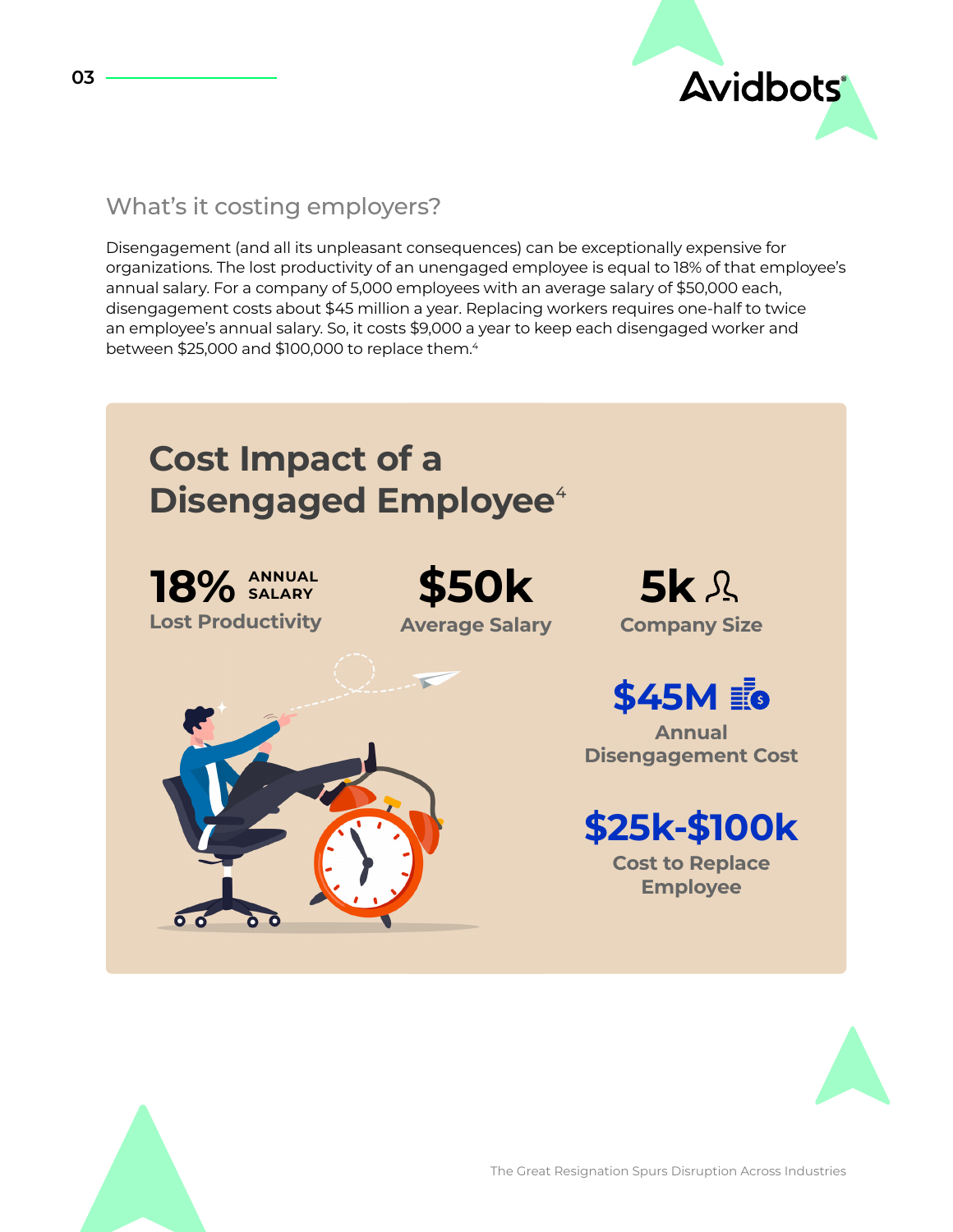

## Industry detail

While the Great Resignation is affecting a wide range of industries, certain sectors are feeling it in different ways:



#### **Warehouse and manufacturing**

Labor experts report a sharp increase in resignations in the manufacturing sector. As the economy opens back up, people are looking for better opportunities, resulting in a shortage of hourly workers for industrial manufacturers. As many as 2.1 million manufacturing jobs will be unfilled through 2030 and could ultimately cost the U.S. economy up to \$1 trillion. More than three-quarters of manufacturing executives (77%) surveyed said they expect to have trouble attracting and retaining workers this year and beyond. Being such a salarysensitive industry, it was already prone to movements in labor. Small wage increases can easily move workers to a new employer. Companies are raising pay to attract labor, which has created an incremental arms race for talent.9



#### **Transportation and airports**

Industries supported by personal and business travel floundered during the pandemic. The number of people flying in the U.S. bottomed out at less than 100,000 a day in April 2020. The prevalence of air travel has increased, but still down 20% compared to pre-pandemic levels. Government figures show that about 35,000 airline jobs were lost in late 2020, only recovered after Congress extended relief to airlines. Airline, road, and rail operations – responsible for administering high-traffic facilities serving the public – saw an elevated level of staff burnout.<sup>10</sup>



#### **Retail and hospitality**

The retail and hospitality sectors are struggling to find talent. Despite receiving low salaries and a lack of benefits, these employees were placed on the front lines for long hours during the pandemic. Many brick and mortar retail outlets did not survive the lockdown, letting go of staff who, in many cases, have since moved on to greener pastures outside of the industry. The retail field presently has 965,000 open positions and experts predict a labor shortage of approximately 350,000 workers heading into the November and December peak retail period.<sup>11</sup>



#### **Health care**

Perhaps no other industry bore the brunt of the global pandemic more than the health care industry. Across job roles – from the physicians and nurses caring for the ill, to custodial and facilities personnel maintaining medical-grade levels of sanitation – health care workers face the highest chance for job stress and burnout. In the last year, the health care industry experienced a 3.6% increase in resignations.<sup>12</sup> Between 20% and 30% of frontline U.S. health care workers say they are considering leaving the profession.12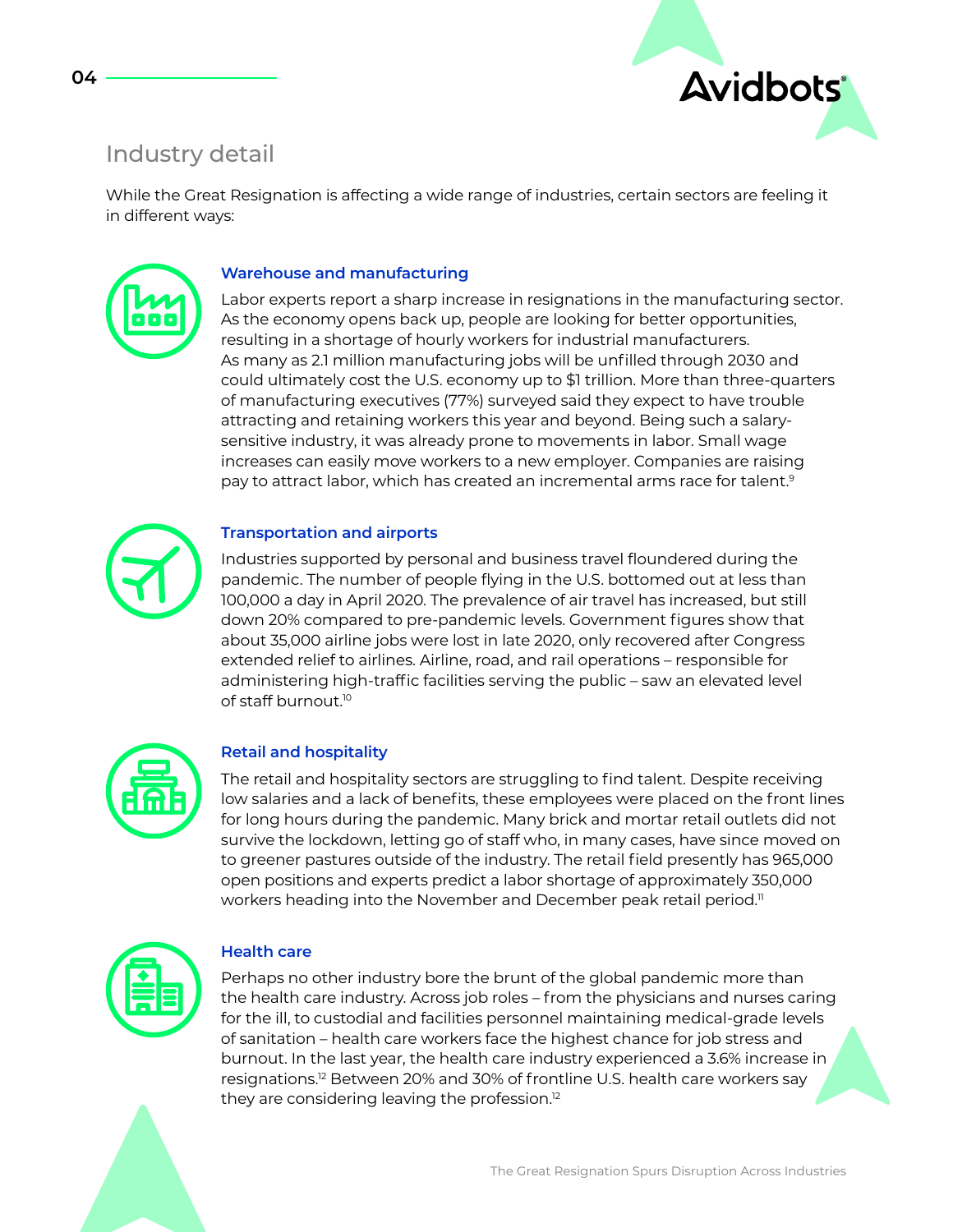



Faced with the hard and soft costs associated with retaining or filling positions, more businesses are looking to automation of all kinds to augment unfilled job roles.

## Innovative solutions for the labor crunch

Only time will tell whether this phenomenon constitutes a reactive blip for the job market or whether the Great Resignation represents a long-term employment crisis. Regardless, employers are feeling the strain on operations now and – even if the rate of worker resignations levels off – the experience, institutional knowledge, and talent their workforces take with them will not be replaced easily or very soon.

Improvements in artificial intelligence, machine learning and cloud platforms have spurred a revolution in automation solutions available to businesses. Faced with the hard and soft costs associated with retaining or filling positions, more businesses are looking to automation of all kinds to augment unfilled job roles. From business process software and chatbots, to predictive logistics and advanced network security, to manufacturing robotics – nearly all areas of medium-sized to enterprise business have embraced automation in one form or another.

Although hybrid work will undoubtedly be much more common in the wake of the pandemic, some organizations (see above), by the nature of the business, will be unable to escape the need to manage facilities with large and complex floor plans. Custodial and facilities management job functions have changed. Requirements for sanitation and safety have refocused cleaning priorities to detail work. With fewer employees available to maintain the facility, robotics offer a way to supplement the most important (but mundane) tasks, such as floor scrubbing.

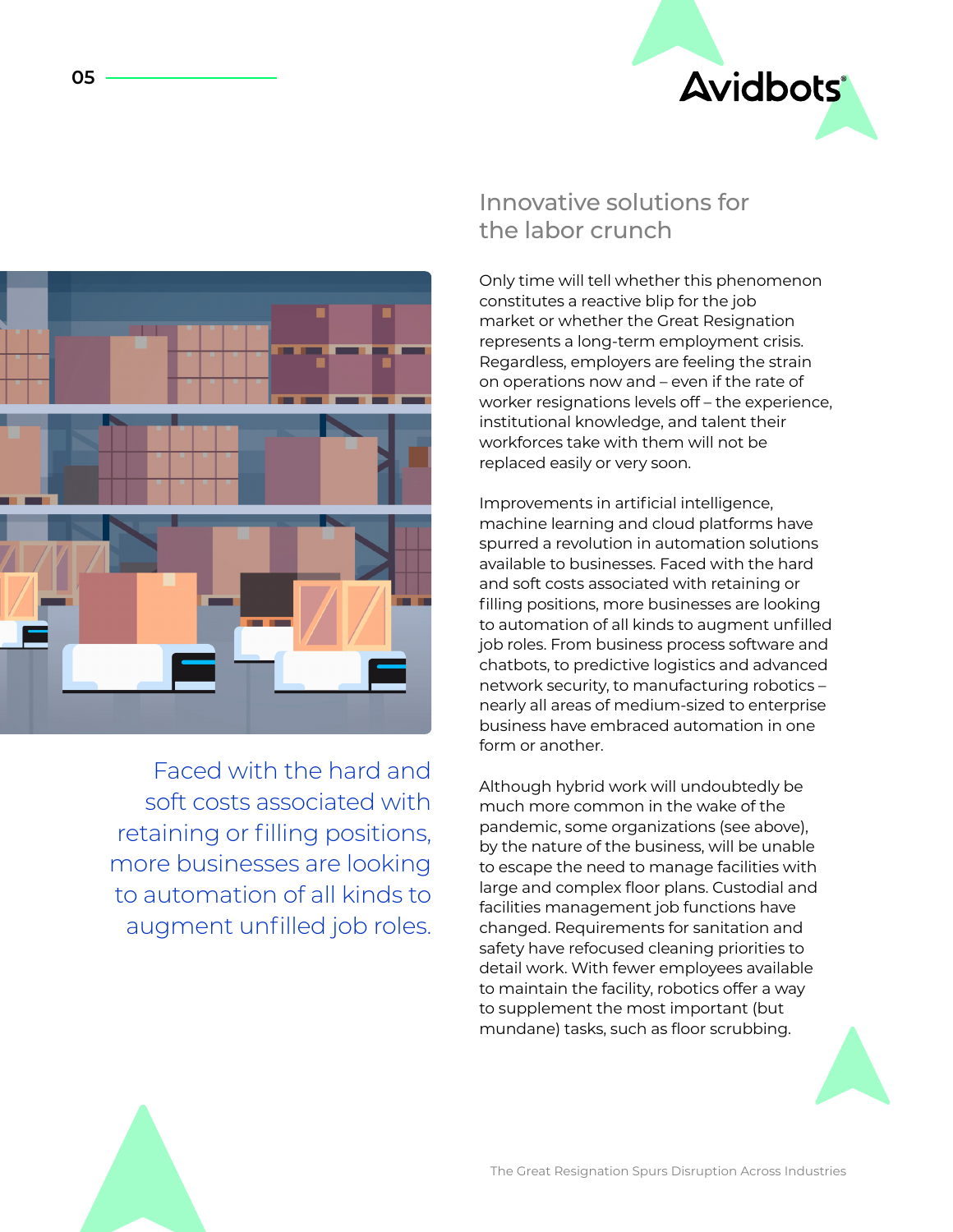

## The value of a multi-application autonomous floor scrubber

Autonomous floor scrubbers, a swiftly emerging technology, have gained acceptance across a wide range of commercial and public settings. Neo, powered by the Avidbots AI Platform, is the world's leading autonomous floor scrubber for large, high-traffic spaces. As a multi-application platform, in addition to autonomous floor care, customers can disinfect high-touch 3-D surfaces with the Disinfection Add-on. The Neo solution features dynamic mapping capabilities with real-time obstacle avoidance, making it efficient and effective.

## Avidbots Neo features

Neo is the world's leading automated floor scrubber for large, commercial spaces. Using AI-driven automation, advanced hardware, cloud software and live services, Neo automatically navigates and scrubs floors in dynamic environments.

#### **Heavy duty, professional-level cleaning**

Neo is ruggedly built with high-capacity water tanks, interchangeable long-life batteries, and adjustable speed and water flow for heavy-duty cleaning.

#### **Safe, secure operation**

Designed with human and physical environment safety in mind, Neo's onboard suite of sensors and cameras deliver flawless navigation avoiding obstacles—large or small. Additionally, Neo is designed with several onboard safety features to protect both the robot and the environment it is interacting with.

#### **Simple, versatile cleaning configurations**

The user-friendly touch screen interface and manual steering option make Neo easy to use. Disc and cylindrical brush configurations are available in multiple sizes to suit a wide range of facility floors and tasks.

#### **Remote fleet management and performance metrics**

Managers can check in on Neo at any time, from anywhere in the world, and get a host of useful information using the Avidbots Command Center web-based app. The Avidbots Command Center is an intuitive, always-on, multi-language interface – accessible from any web-enabled device – to monitor, manage and track Neo(s) in real time, 24/7/365. The full reporting suite provides key metrics to ensure the robot is used to its full potential.

#### **3-D surface disinfection**

With Neo's Disinfection Add-On, organizations can achieve a consistent, fully autonomous and measurable electrostatic disinfection every time, giving their staff more time to focus on their core business.

#### **Maximizing worker efficiency**

With Neo cleaning the facility's floor area, management can assign staff to the core-business activities. Not only does that maximize the amount of high-value tasks that workers are able to complete, it can reduce employee injuries and absences due to repetitive strain and fatigue.

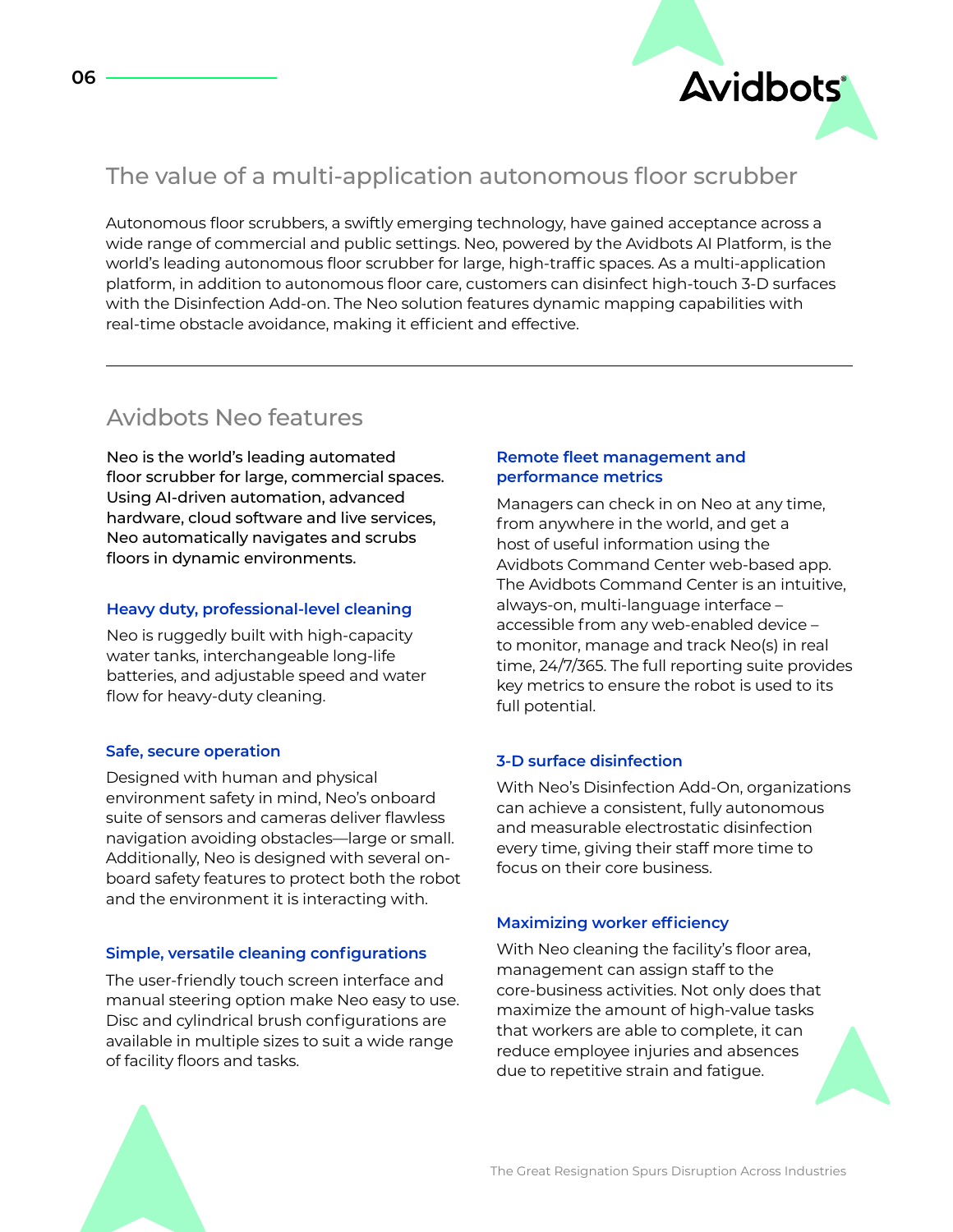

## Automation expands

The Great Resignation and the state of automation represent an interesting convergence of market conditions. Advanced robotics and artificial intelligence have been viable technologies for years, but some industries have been slow to adapt. It took a once-in-a-generation shift in people's thinking about their careers (and personal goals) to push the technology into new parts of the economy.



For those industries most affected by staffing, the Avidbots Neo autonomous floor scrubbing robot can fill a crucial niche in your cleaning operations, keeping facilities safe and disinfected.

#### **Sources:**

- 1. Bureau of Labor Statistics, United States Department of Labor
- 2. Gallup, State of the Global Workplace 2021
- 3. Forbes, "The Great Resignation migration and what it means for your career" 11 June 2021
- 4. Forbes, "Don't fear the Great Resignation. It's already here." 3 June 2021
- 5. LondonLovesBusiness, Pandemic fuels Great Resignation in UK job market as workforce rethinks career priorities" 19 August 2021
- 6. ToTalent," Will The Great Resignation blow over to Europe?," 18 July 2021
- 7. NYOOZ, "How The Great Resignation is fueling Asia-Pacific's gig economy" 18 August 2021
- 8. Greek City Times, "Australia's Great Resignation. Yes, you heard right. Aussies are resigning in droves." 15 August 2021
- 9. CNN Business, "American factories are desperate for workers. It's a \$1 trillion problem." 4 May 2021
- 10. Associated Press, "Airlines quizzed on delays, labor shortages by senator" 17 July 2021
- 11. ReThink Retail, "The truth behind the retail labor shortage" 28 July 2021
- 12. Fast Company, "These industries are being impacted most by the Great Resignation" 6 July 2021
- 13. The Washington Post, "Burned out by the pandemic, 3 in 10 health-care workers consider leaving the profession" 22 April 2021